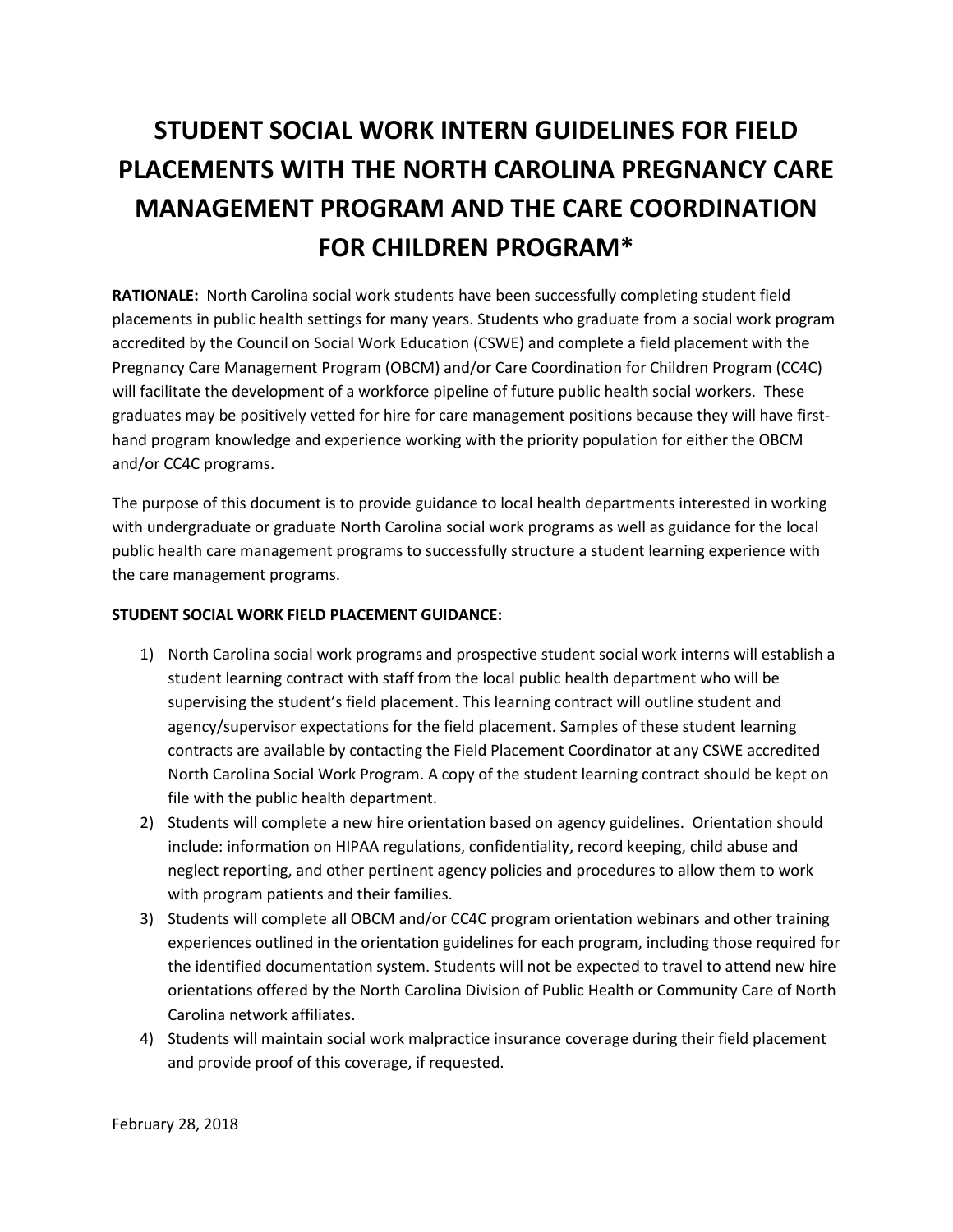## **GENERAL GUIDANCE**

- 1) Students will be allowed to provide student social work services under the supervision of an OBCM or CC4C care manager, employed by a care management program, who is fully qualified (BSW, MSW, RN) and who has completed all required programmatic orientation and training to provide care management services. The care manager must also be authorized by a CSWE approved Social Work Program to serve as a field instructor or field placement supervisor.
- 2) An agency care manager will be assigned to each patient/family that a student works with to oversee the services the patient/family receives, ensuring they receive client-centered professional services that address their individual needs and complies with program requirements.
- 3) Patients/families must agree to receive student social work services that are provided under the supervision of a qualified agency care manager.
- 4) Students will be assigned the required number of patients/families per their learning agreement. They are not to be assigned a caseload that would be expected of a full or part-time staff person.
- 5) Students will not be listed as the assigned care manager for any patient/family in the identified documentation system.

Student social work services should be documented in a patient's record. The documentation should be reviewed and approved by the assigned OBCM or CC4C care manager. Students may add content to the assessment document, but the assessment must be signed by the OBCM or CC4C care manager. The task note should summarize the interventions completed with the patient/family and any additional relevant information should be documented in the assessment, goals and care plans.

- 6) The internship should provide training that would be similar to that which would be given in an educational environment, including the clinical and other hands-on training. Local health departments should align the intern's projects with specific learning objectives identified by the intern's academic program.
- 7) The agency care manager will assign interns to placement activities that have identifiable outputs and manageable timelines. The agency care manager should attempt to diversify opportunities for the intern.